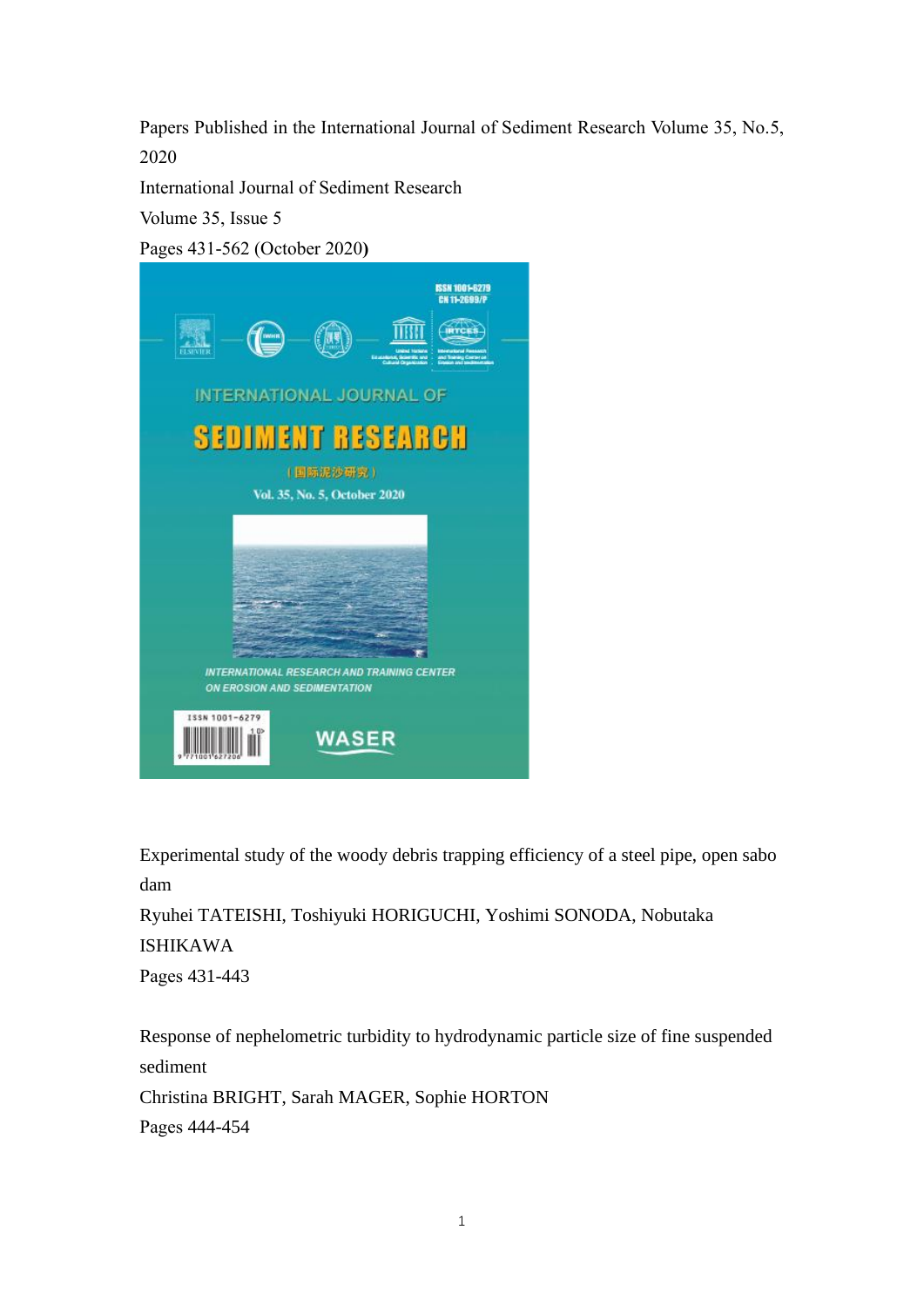Stable channel analysis with sediment transport for rivers in Malaysia: A case study of the Muda, Kurau, and Langat rivers Mohd Afiq HARUN, Aminuddin AB GHANI, Reza MOHAMMADPOUR, Ngai Weng CHAN Pages 455-466

Modeling the initiation of sediment motion under a wide range of flow conditions using a Geno-Mamdani Fuzzy Inference System method Hussein BIZIMANA, Abd ü sselam ALTUNKAYNAK Pages 467-483

A study on textural characteristics, heavy mineral distribution and grain-microtextures of recent sediment in the coastal area between the Sarada and Gosthani rivers, east coast of India Ali MOHAMMAD, Parvathaneni BHANU MURTHY, Edupuganti Naga DHANAMJAYA RAO, Hari PRASAD

Pages 484-503

Comparison of different turbulence models in predicting cohesive fluid mud gravity current propagation Seyed-Mohammad-Kazem EMAMI, Sayed-Farhad MOUSAVI, Khosrow HOSSEINI, Hesam FOULADFAR, Majid MOHAMMADIAN Pages 504-515

A review of ecological risk assessment and associated health risks with heavy metals in sediment from India Vinod KUMAR, Anket SHARMA, Shevita PANDITA, Renu BHARDWAJ, Ashwani Kumar THUKRAL, Artemi CERDA Pages 516-526

Multicriteria to estimate the environmental risk of sediment from the Obedska Bog (Northern Serbia), a reservation area on UNESCO's list Dejan KRČMAR, Nenad GRBA, Marijana Kragulj ISAKOVSKI, Nata š a VARGA, Jelena SPASOJEVIĆ, Jasmina AGBABA, Bo ž o Du š an DALMACIJA Pages 527-539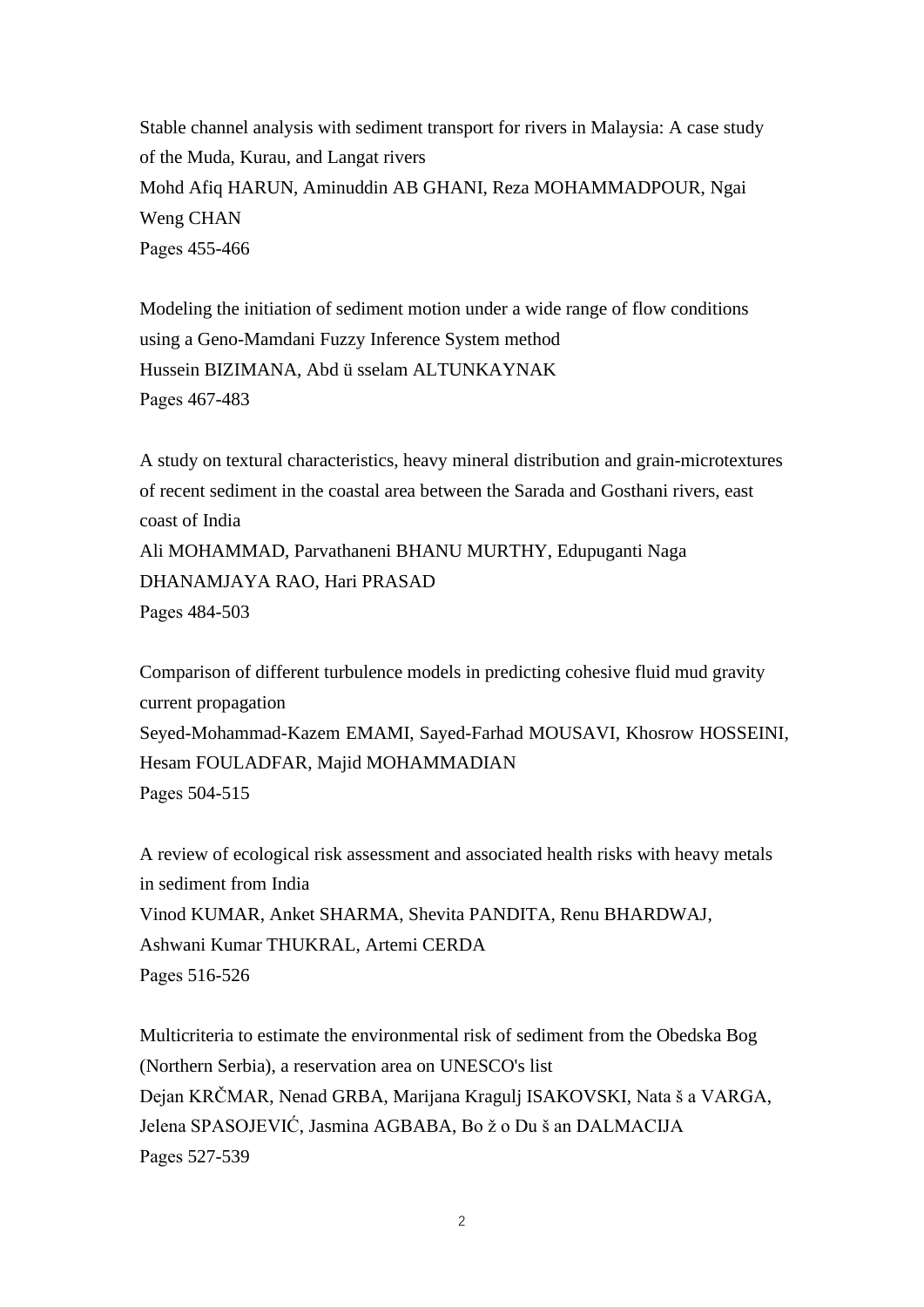Impact of land use changes on catchment soil erosion and sediment yield in the northeastern China: A panel data model application Haiyan FANG Pages 540-549

Long term sediment transport simulation of the Danube, Sava, and Tisa rivers Mirjana HORVAT, Zoltan HORVAT Pages 550-561

===========================================

1、Author: Ryuhei TATEISHI, Toshiyuki HORIGUCHI, Yoshimi SONODA,

Nobutaka ISHIKAWA

Title: Experimental study of the woody debris trapping efficiency of a steel pipe, open sabo dam

International Journal of Sediment Research,

Volume 35, Issue 5, 2020, Pages 431-443, ISSN 1001-6279,

https://doi.org/10.1016/j.ijsrc.2020.03.011

(https://www.sciencedirect.com/science/article/pii/S1001627920300330)

Abstract: In recent years, the damage caused to human settlements in Japan by large woody debris (LWD) has been increasing. For example, the 2013 Izu Oshima typhoon resulted in a large number of fatalities and missing persons, and the Kagoshima Typhoon Disaster and Northern Kyusyu torrential downpour caused vast infrastructure damage due to the associated LWD. Current countermeasures for preventing LWD are insufficient to maintain the safety of residential areas. One type of protective barrier, the open sabo dam, has been constructed in Japan during the past 30 years. The primary function of open sabo dams is to block the flow of boulders, thereby also reducing sediment flow by reducing the gap size. However, because Japanese open sabo dams are designed specifically for boulder-trapping, the ability of these dams to trap LWD remains uncertain. In particular, many problems have been reported with respect to sediment trapping by driftwood with roots in an open sabo dam setting. The objective of this study was to examine the trapping efficiency of open sabo dams for LWD and sediment. The experimental approach clarified the influence of driftwood, without and with roots, on sediment trapping for a straight-channel flume. The flexible roots of the driftwood were shown to have a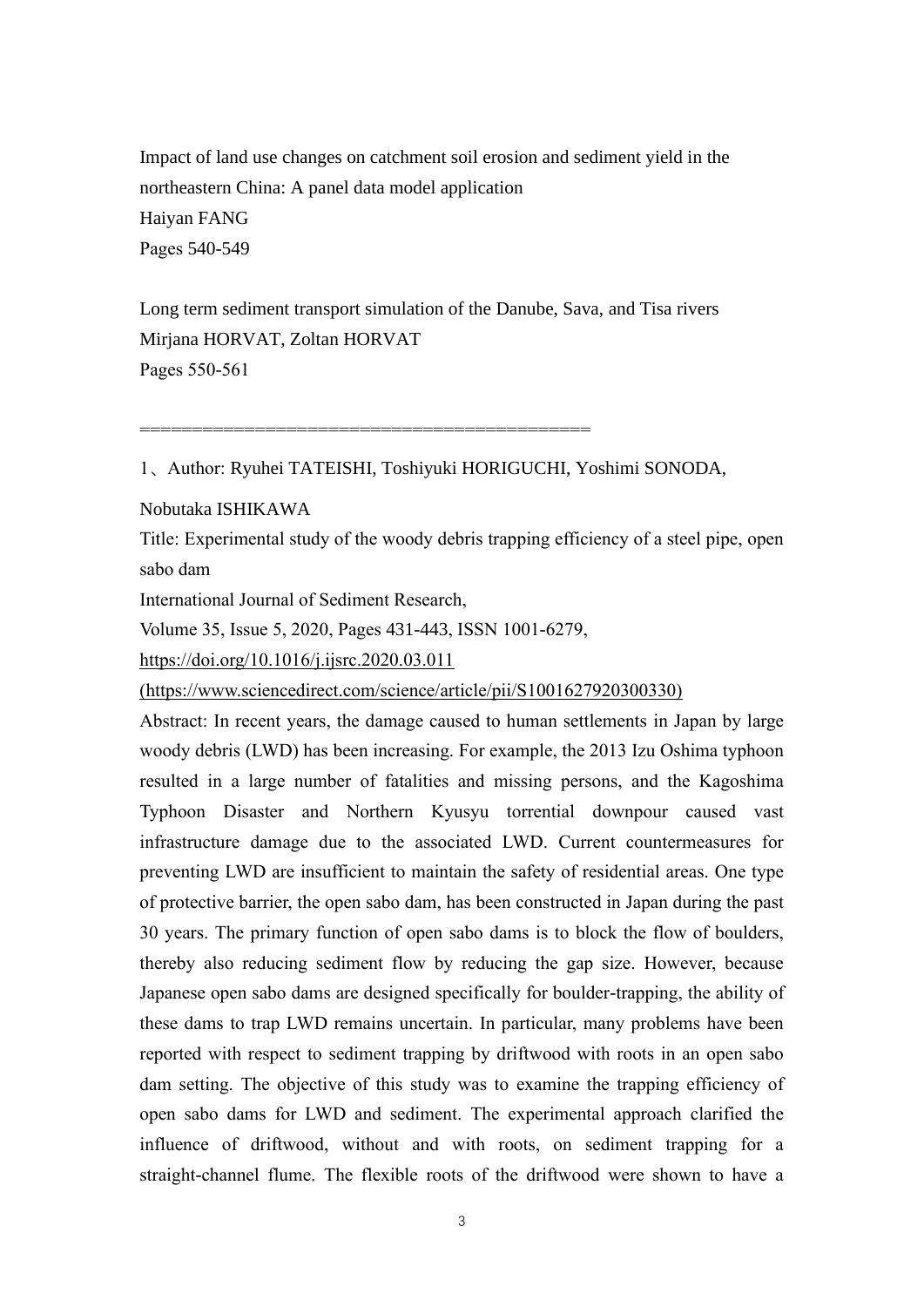significant effect on the sediment trapping efficiency of the dam. Keywords: Driftwood; Open sabo dam; Trapping efficiency; Woody debris

# 2、Author: Christina BRIGHT, Sarah MAGER, Sophie HORTON

Title: Response of nephelometric turbidity to hydrodynamic particle size of fine suspended sediment

International Journal of Sediment Research,

Volume 35, Issue 5, 2020, Pages444-454, ISSN 1001-6279,

<https://doi.org/10.1016/j.ijsrc.2020.03.006>

(https://www.sciencedirect.com/science/article/pii/S1001627920300287)

Abstract: Turbidity is used as a surrogate for suspended sediment concentration (SSC), and as a regulatory tool for indicating land use disturbance and environmental protection. Turbidity relates linearly to suspended material, however, can show non-linear responses to particulate organic matter (POM), concomitant with changes in particle size distribution (PSD). In the paper the influence of ultra-fine particulate matter (UFPM) on specific turbidity and its association with POM in suspended sediment are shown for alpine rivers in the Southern Alps of New Zealand. The approach was two-fold: a field-based investigation of the relations between SSC, POM, and turbidity sampled during event flow; and experimental work on hydrodynamic particle size effects on SSC, POM, PSD, and turbidity. Specific turbidity changes over event flow and are sensitive to increasing proportional amounts of sand, UFPM, and POM in suspension. Furthermore, the UFPM is the size fraction ( $\leq 6$  µm) where POM increases. The implications of the current study are that the slopes of turbidity-SSC relations are undesirable in locations that may be dominated by cyclic release of POM or distinct pulses of fine-grained material. At locations where the turbidity-SSC slopes approximate 2, the POM proportion is usually  $\leq 10\%$ of the total suspended load. However, when turbidity-SSC slopes are <1 this is likely caused by high amounts of side-scatter from UFPM concomitant with higher proportions of POM. Thus, the use of turbidity as a proxy for determining SSC may have serious consequences for the measurement of representative suspended sediment data, particularly in locations where POM may be a significant contributor to overall suspended load.

Keywords: Turbidity; Nephelometry; Suspended sediment concentration; Particle size distribution; Particulate organic matter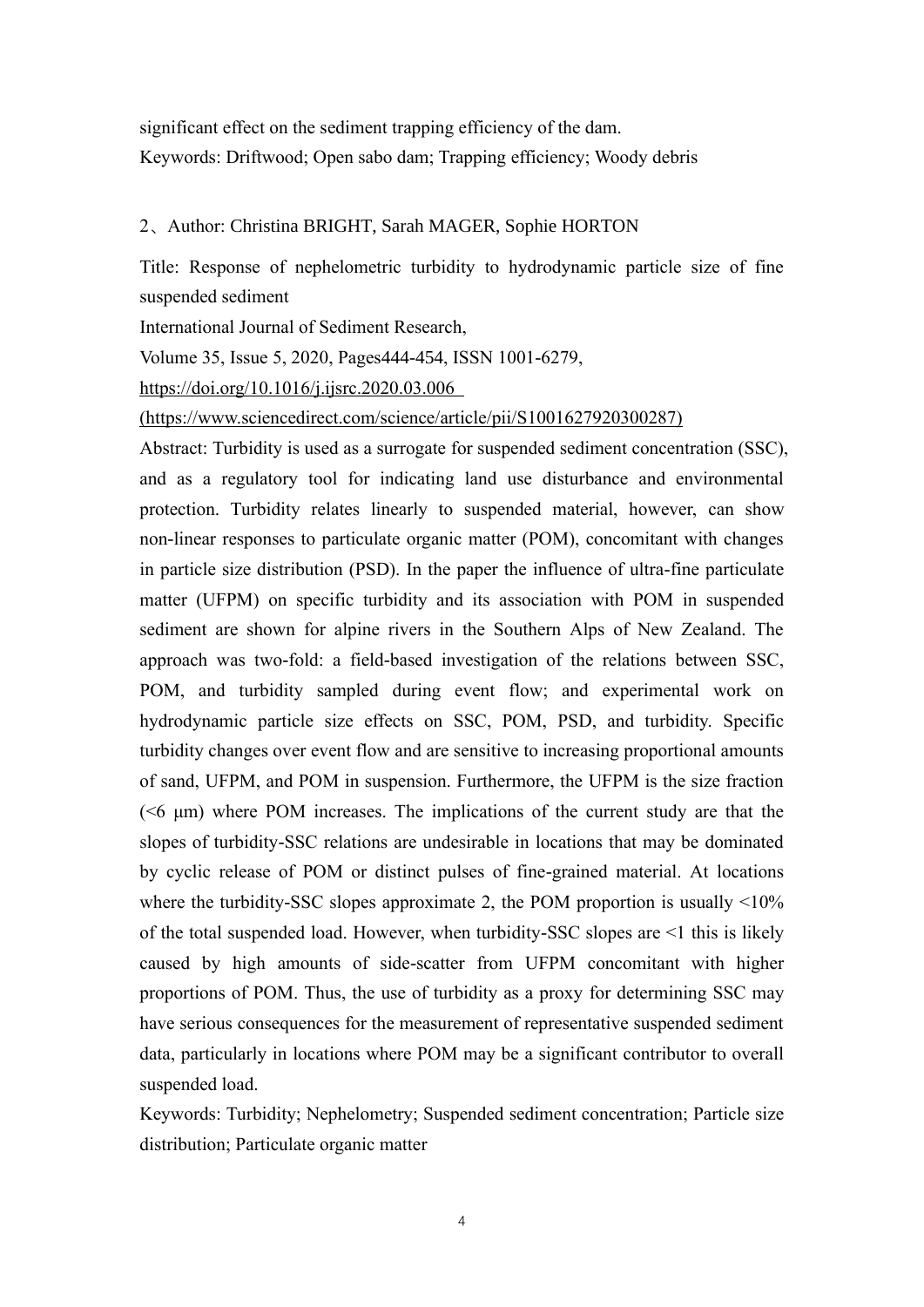#### 3、Author: Mohd Afiq HARUN, Aminuddin AB GHANI, Reza MOHAMMADPOUR,

Ngai Weng CHAN

Title: Stable channel analysis with sediment transport for rivers in Malaysia: A case

study of the Muda, Kurau, and Langat rivers

International Journal of Sediment Research,

Volume 35, Issue 5, 2020, Pages455-466, ISSN 1001-6279,

https://doi.org/10.1016/j.ijsrc.2020.03.008

(https://www.sciencedirect.com/science/article/pii/S1001627920300305)

Abstract: Assessments of a stable channel were done to evaluate the conditions of three rivers in Malaysia, using an analytical method that modifies the stable channel flowchart developed by Chang (1988) and Ariffin (2004). The analytical approach was selected to calculate the suitable dimensions for a stable channel, using equations that describe the physical relation of sediment transport, flow resistance, and dynamic equilibrium. Measured field data were used as the input data for the stable channel program, which then processed the data until the input discharge was equal to the output discharge. However, this method depends on the accuracy of the sediment transport equation that is used in the stable channel design. Existing equations recommended by the Department of Irrigation and Drainage (DID), Malaysia, were found to be unsuitable because of their low discrepancy ratio (DR) values, which were below 42%. These are the equations of Engelund and Hansen (1967) and Yang (1979), as well as existing local equations from Ariffin (2004) and Sinnakaudan et al. (2006). Therefore, revised equations were developed in the current study to increase the accuracy of the total bed material load equations for use in Malaysian rivers. The newly revised Ariffin (2004) and Sinnakaudan et al. (2006) equations yielded better DRs of 66.34 and 64.49%, respectively. River assessments done on the Kurau River (a small river), the Muda River (a medium-size river), and the Langat River (a large river) show that these rivers have experienced different levels of erosion. Only the Kurau River was found to have minimal erosion and sedimentation levels. Conversely, stable channel assessments for the Muda River and the Langat River revealed that both rivers had experienced severe erosion, due to excessive sand mining. Almost all the cross section sampling points on the Muda River and Langat River were deeper than the suggested stable channel heights.

Keywords: Stable channel; Sediment transport; Total bed material load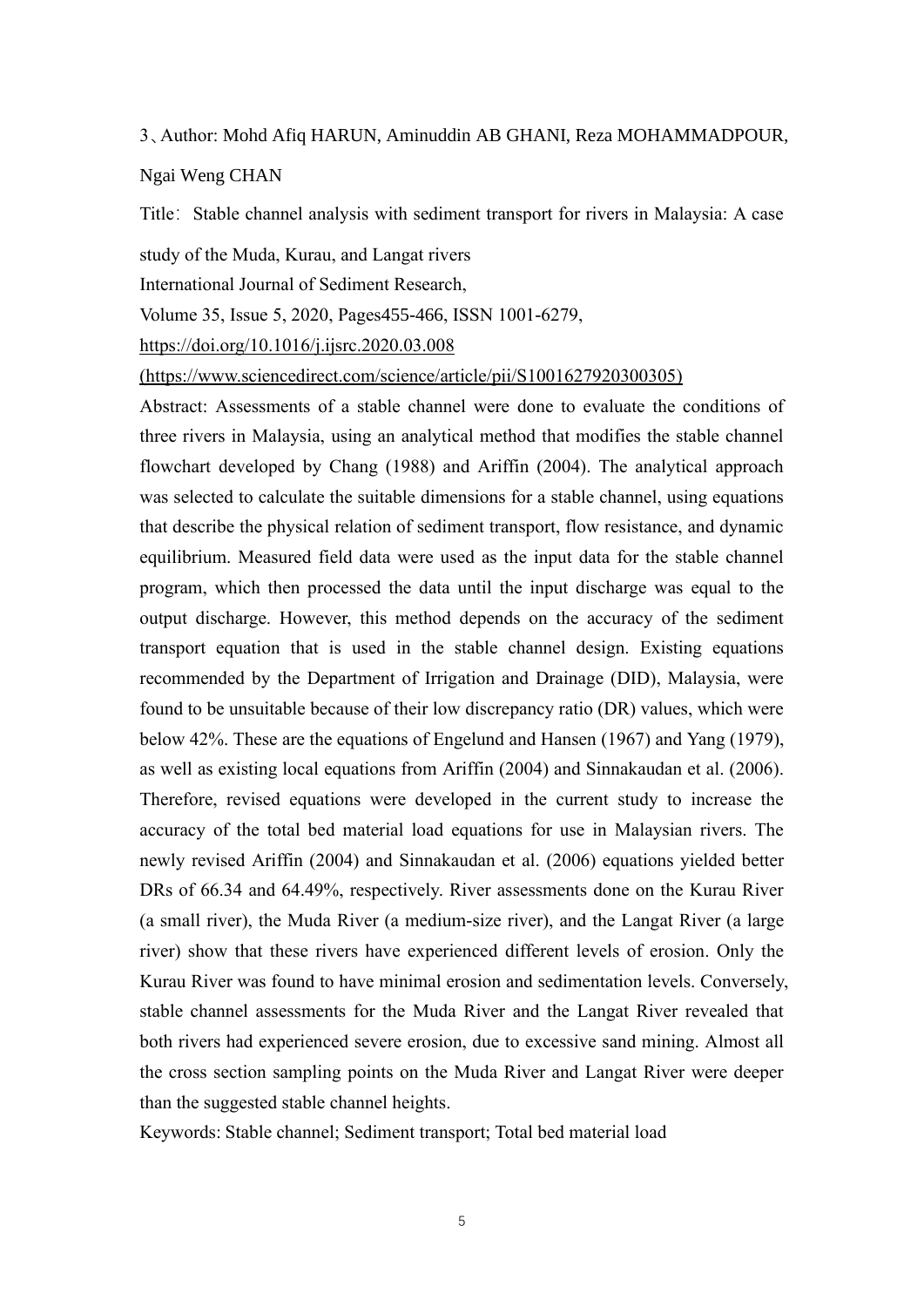### 4、Author: Hussein BIZIMANA, Abd ü sselam ALTUNKAYNAK

Title: Modeling the initiation of sediment motion under a wide range of flow

conditions using a Geno-Mamdani Fuzzy Inference System method

International Journal of Sediment Research,

Volume 35, Issue 5, 2020, Pages 467-483, ISSN 1001-6279,

https://doi.org/10.1016/j.ijsrc.2020.03.009

(https://www.sciencedirect.com/science/article/pii/S1001627920300317)

Abstract: The current study introduces a novel approach to estimate the incipient motion of sediments under a wide range of flow regimes by developing a fuzzy model with a fuzzy-band that refers to a transition from weak motion to general motion of sediment. The partial sediment entrainment is defined by fuzzy sets considering the uncertainty related to the individual ratio of inertia to viscous forces which is the definition of shear Reynolds number. In the current study, the Mamdani Fuzzy Inference System (Mamdani FIS) is used to develop a comprehensive fuzzy model of the incipient motion of sediment. The Mamdani FIS has a shortcoming regarding the training of the fuzzy model. To estimate the dimensionless shear stress, a new method is developed by combining a genetic algorithm with the fuzzy approach which is named the Geno-Mamdani Fuzzy Inference System (GMFIS) method. The performance of the GMFIS model is evaluated using experimental data by considering root mean square error (RMSE), Nash-Sutcliffe coefficient of efficiency (CE), degree of robustness (Dr), and concordance coefficient (CC) as evaluation criteria. The GMFIS model performed very well based on the RMSE, CE, Dr, and CC values and satisfactorily represented the three types of incipient motion. Finally, a new range of fuzzy, dimensionless, critical shear stress values is established in all flow conditions from weak to general sediment entrainment.

Keywords: Incipient motion; Dimensionless shear stress; Shear Reynolds number; Fuzzy logic; Genetic algorithms; Sediment

#### 5、Author: Ali MOHAMMAD, Parvathaneni BHANU MURTHY, Edupuganti Naga

### DHANAMJAYA RAO, Hari PRASAD

Title: A study on textural characteristics, heavy mineral distribution and grain-microtextures of recent sediment in the coastal area between the Sarada and Gosthani rivers, east coast of India

International Journal of Sediment Research,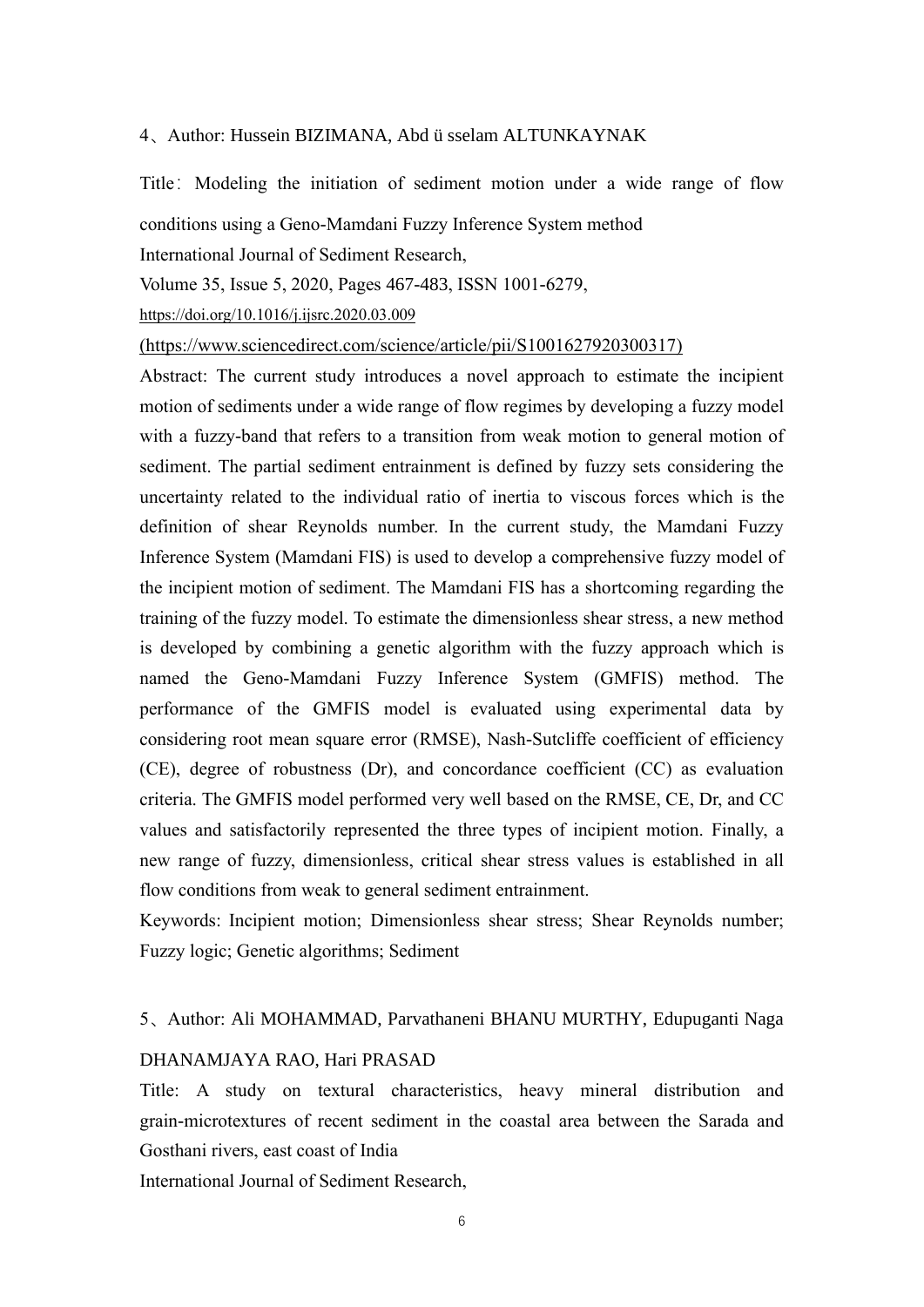## Volume 35, Issue 5, 2020, Pages 484-503, ISSN 1001-6279,

https://doi.org/10.1016/j.ijsrc.2020.03.007

(https://www.sciencedirect.com/science/article/pii/S1001627920300299)

Abstract: The current study aimed to describe textural characteristics, heavy mineral composition, and grain micro textures of the sediment from three micro-environments (foreshore, berm, and dune). A total of forty-one (41) representative surficial sediment samples have been collected from fifteen (15) locations along the beach area between the Sarada and Gosthani rivers on the east coast of India, where the length of the stretch is more than 100 km. The study reveals that most of the coastal sediment is medium to fine sand with relatively high ratios of coarse sand at Yarada beach, and the nature of the sediment is moderately to well sorted. These characteristics indicate a high energy environment. The heavy mineral analysis of the sediment in the current study was done for coarse  $(+60\#)$  and fine  $(+230\#)$ size fractions. Studying the weight percentage (WT%) reveals that a high percentage of heavy minerals is associated with fine fractions. Ilmenite, sillimanite, garnet, zircon, and rutile are the major heavy minerals identified in the current investigation. The concentrations of these heavy minerals show great variations from south to north of the study area. From an economic point of view, a considerable amount of heavy minerals (average 48.41%) are present on both sides (north and south) of the Gosthani River mouth. In the Sarada Estuary, the concentration of the economic heavy minerals was found under the minimum economic range. The grain micro textures of the major heavy minerals from the different locations along the study area demonstrate the variation in grain micro textures, which is controlled by the chemical and mechanical processes. These micro textures reflect moderate to high wave energy on the beach area, in addition to high mechanical impact on the grains from the estuary point.

Keywords: Textural characteristics; Heavy minerals; Grain micro texture; Coastal sediment; Visakhapatnam Coast

6、Author: Seyed-Mohammad-Kazem EMAMI, Sayed-Farhad MOUSAVI, Khosrow HOSSEINI, Hesam FOULADFAR, Majid MOHAMMADIAN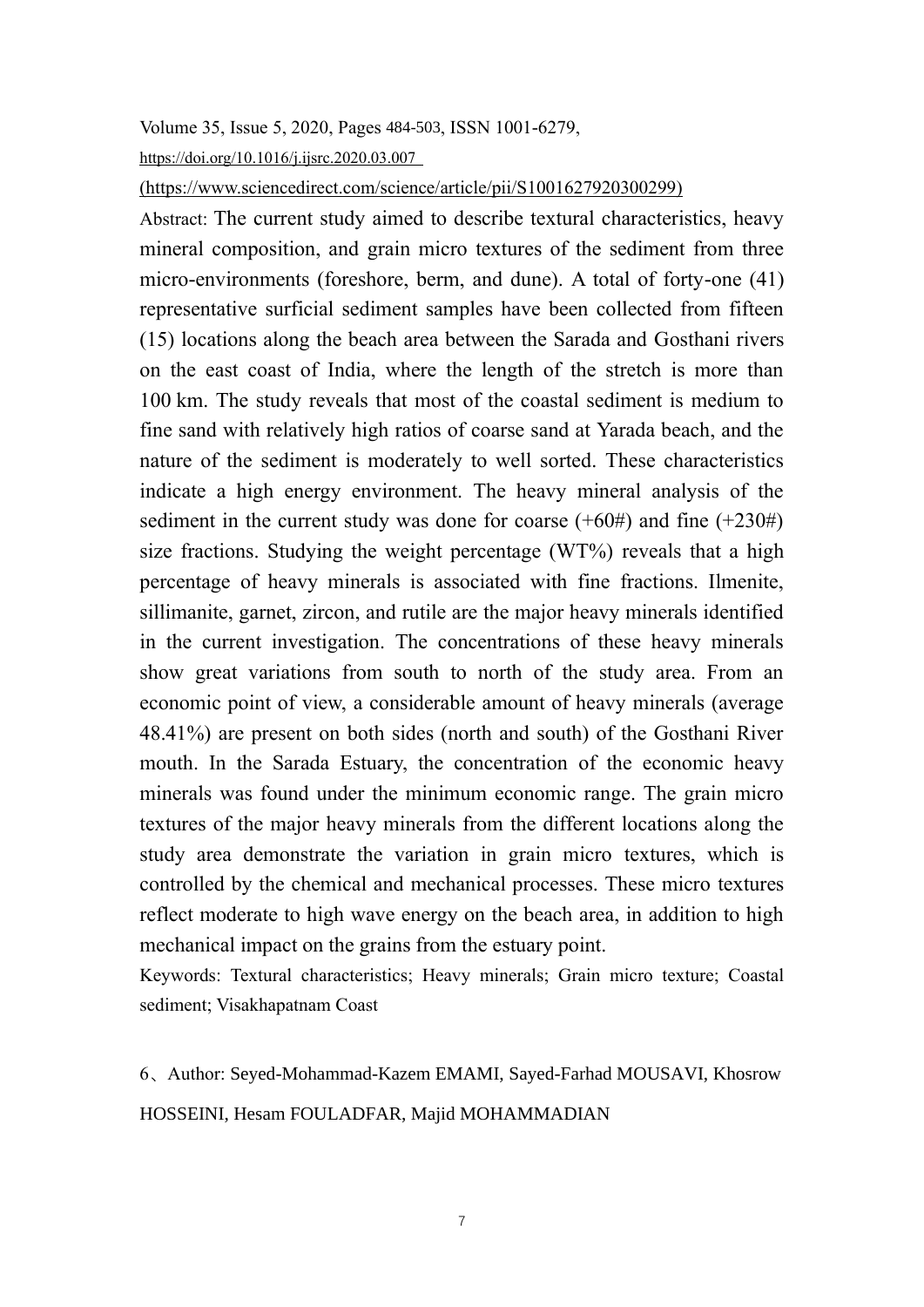Title: Comparison of different turbulence models in predicting cohesive fluid mud

gravity current propagation

International Journal of Sediment Research,

Volume 35, Issue 5, 2020, Pages504-515, ISSN 1001-6279,

<https://doi.org/10.1016/j.ijsrc.2020.03.010>

(https://www.sciencedirect.com/science/article/pii/S1001627920300329)

Abstract: A numerical study of propagation of cohesive fluid mud gravity currents in the form of lock-exchange was done using the OpenFOAM open source toolbox. An Eulerian approach solution for three separate phases was developed by incorporating a rheological model to predict the front position of cohesive fluid mud gravity currents. The model also simulates features in the complete movement phases including slumping, self-similar, and viscous in which the dynamics of propagation are affected by the balance of viscous and buoyancy forces, and the inertia force is negligible. The influence of using different turbulence models containing sub-grid scale (SGS), modified SGS, detached eddy simulation (DES), delayed-detached eddy simulation (DDES), Launder-R eece-Rodi (LRR), and k-ɛ models on the accuracy of simulation results was evaluated by comparing with available experimental data. The results show that the selection of the proper turbulence model is one of the most important issues for this type of the numerical modeling. The more efficient turbulence model was suggested and tabulated for each stage of propagation and different selected concentrations of 1,045, 1,140, and 1,214 g/L. Although different turbulence models (except  $k-\epsilon$ ) lead to front propagation dynamic simulation results that are in good agreement with the experimental measurements in the early stage of propagation for low concentrations, only DES, SGS, and modified SGS are able to capture the Kelvin-Helmholtz instability vortex shapes at the dense fluid interface, which is the main characteristic of the gravity current through the slumping phase. The calculated accuracies of SGS and modified SGS in predicting gravity current propagation for the both self-similar and viscous phases also are slightly better than DES, DDES, and LRR model results. The results of this study confirmed the performance and efficiency of the modified SGS model in which the interaction coefficients between phases are calibrated for the numerical modeling of fluid mud gravity current propagation.

Keywords: Gravity current; Turbulence model; Numerical simulation; Cohesive particles; Rheology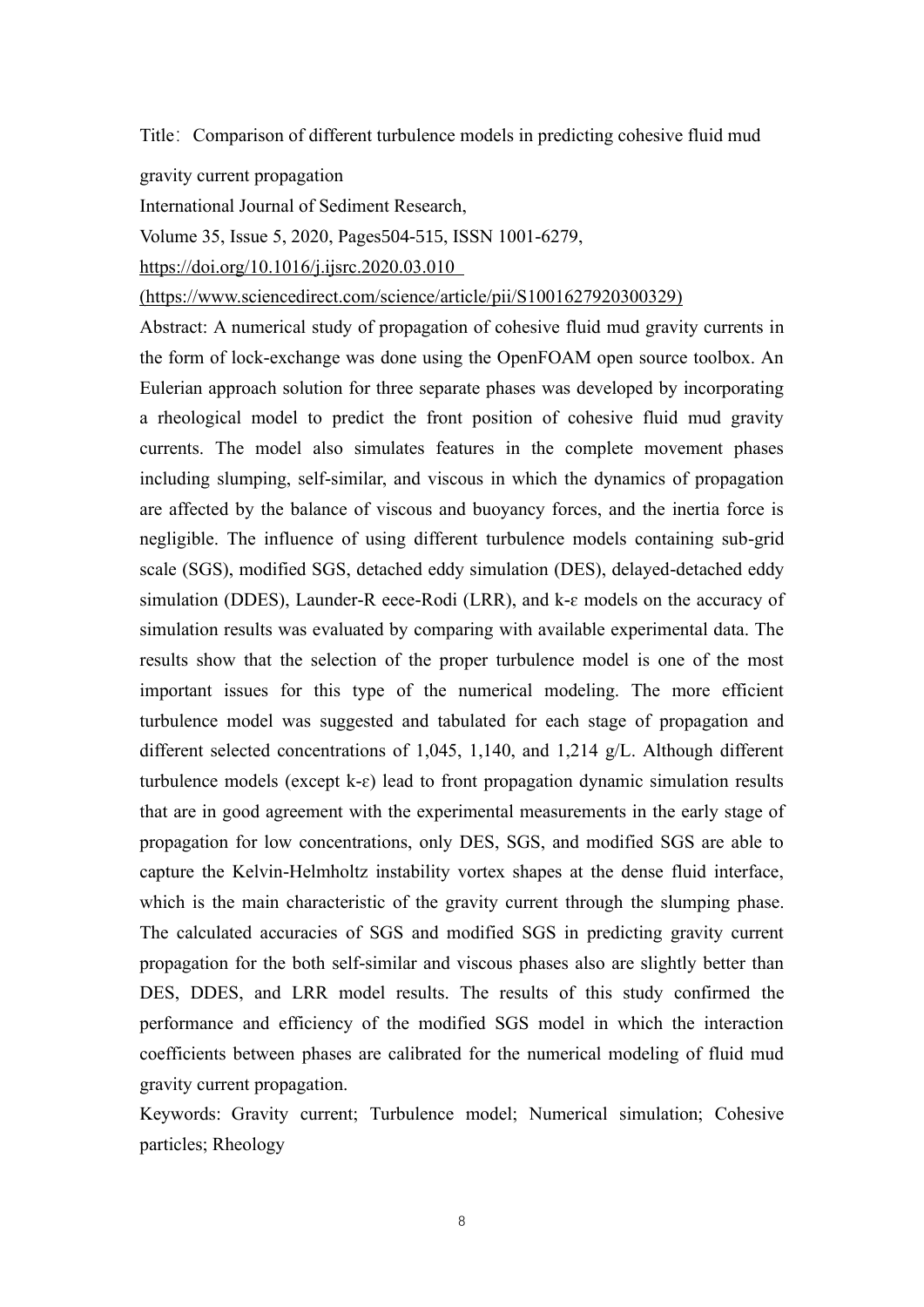### 7、Author: Vinod KUMAR, Anket SHARMA, Shevita PANDITA, Renu

### BHARDWAJ, Ashwani Kumar THUKRAL, Artemi CERDA

Title: A review of ecological risk assessment and associated health risks with heavy

metals in sediment from India

International Journal of Sediment Research,

Volume 35, Issue 5, 2020, Pages 516-526, ISSN 1001-6279,

https://doi.org/10.1016/j.ijsrc.2020.03.012

(https://www.sciencedirect.com/science/article/pii/S1001627920300342)

Abstract: Heavy metal (HM) pollution in sediment is a serious concern particularly in developing nations, warranting an extensive survey to understand the current situation and propose possible remedial measures. This paper compiles the data of HMs cadmium (Cd), iron (Fe), cobalt (Co), manganese (Mn), arsenic (As), lead (Pb), chromium (Cr), copper (Cu), zinc (Zn) and nickel (Ni) in aquatic sediment from India from 1979 to 2017. It was found that mean values of Cu, Co, Zn, Pb, As, and Cr in Indian sediment were high in comparison to the Australian Interim Sediment Quality Guidelines, World Surface Rock Average, and the Threshold Effect Level for freshwater ecosystems. Anthropogenic activities, lithogenic factors, and sand intrusion are the main factors associated with HM pollution as observed using cluster analysis and principal component analysis. The results of contamination indices indicate that HM contamination ranged from average to high, in the sediment. The ecological risk assessment results showed that 11% HMs present very high risk. The cancer risk, due to the high contents of Cd, As, and Cr the ingestion pathway, showed high risk of cancer through food/water contaminated with sediment. At source reduction of HMs in industrial effluents by effluent treatment plants, and plantation of phytoremediating rooted macrophytes in sediment may help in HM mitigation of the sediment.

Keywords: Sediments; Heavy metal pollution; Ecological risk assessment; Cancer risk;Health risk

8、Author: Dejan KRČMAR, Nenad GRBA, Marijana Kragulj ISAKOVSKI, Nata š a VARGA, Jelena SPASOJEVIĆ, Jasmina AGBABA, Bo ž o Du š an DALMACIJA Title: Multicriteria to estimate the environmental risk of sediment from the Obedska Bog (Northern Serbia), a reservation area on UNESCO's list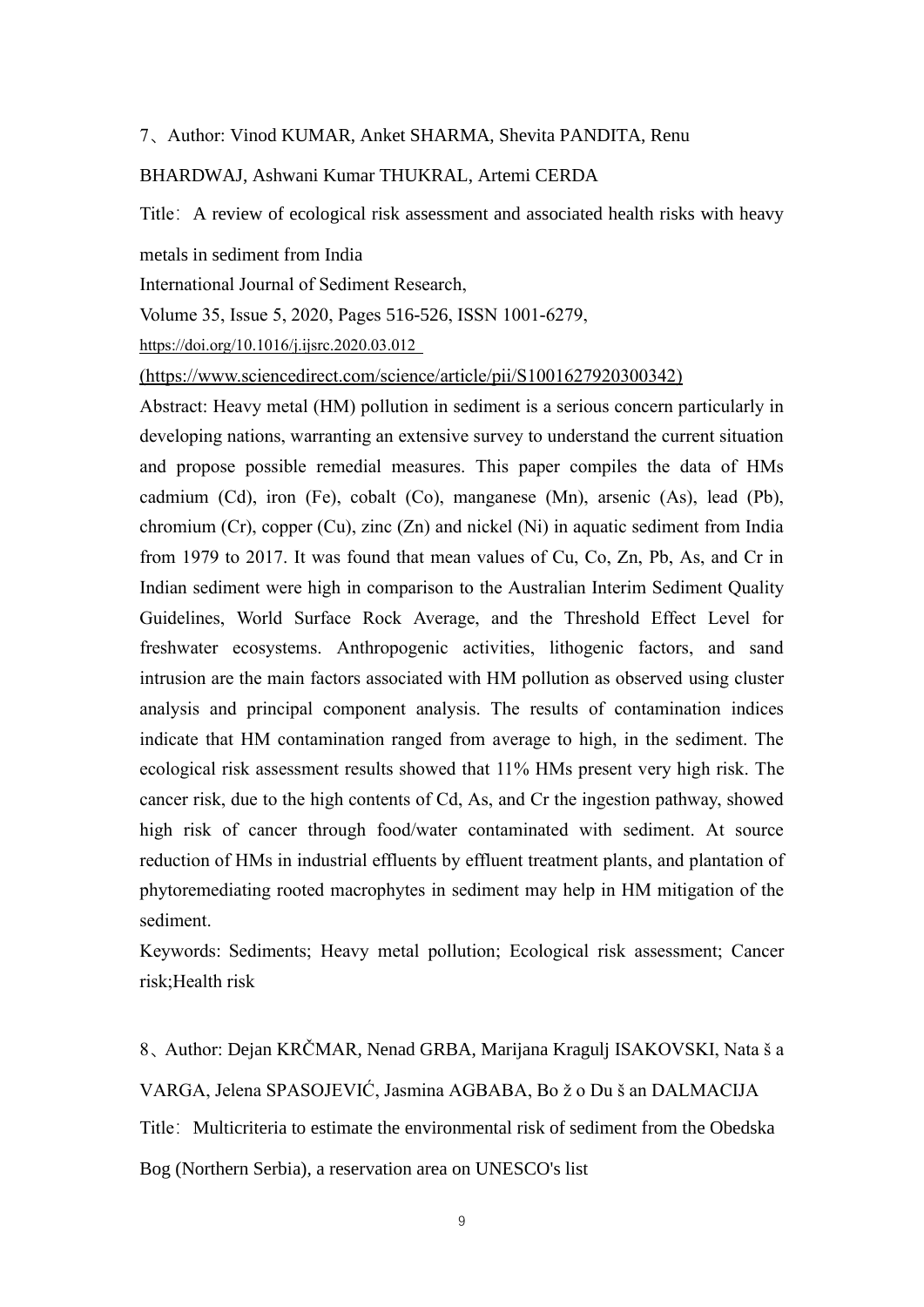## International Journal of Sediment Research,

Volume 35, Issue 5, 2020, Pages527-539, ISSN 1001-6279,

<https://doi.org/10.1016/j.ijsrc.2020.03.013>

(https://www.sciencedirect.com/science/article/pii/S1001627920300354)

Abstract: The objective of this current study is to compare related sediment legislation standards and norms to the diversity and influence of anthropogenic and natural (geogenic) sources of pollution in the investigated fluvial relief test site region of the Obedska bog. All metals (nickel (Ni), zinc (Zn), cadmium (Cd), copper (Cu) and lead (Pb) except chromium (Cr)) and arsenic (As) have higher values than the Upper Continental Crust (UCC) for loess sediment. Several sharp leaps in the enrichment factor (r) suggested "indicators of anthropogenic metal pollution" for Cd, Cu ( $r > 5.0$ ) and Zn, Ni  $(r > 1.0)$  for this region. In addition, the Chemical Proxy of Alteration (CPA, 60–95) from the unique Jadar block terrane and neighbouring representative catchment areas, confirmed moderate to higher intensity of alteration. Principal Component Analysis/Factor Analysis (PCA/FA) and cluster analysis suggest that Ni, Zn, Cu and Cd are derived from several anthropogenic sources, whereas As is convincingly of geogenic origin, and Pb and Cr exhibit dual origins. The sum of 16 U. S. Environmental Protection Agency Polycyclic Aromatic Hydrocarbons (EPA PAHs) indicated heterogenic sources, but minor effects to biota. The results of the current investigation indicated intensive and highly diffuse sources of pollution in this United Nations Educational, Scientific and Cultural Organization [UNESCO's] region. The outcomes indicate that Cu should be added to the European Union [EU] watch list of emerging contaminants.

Keywords: Priority substances in sediment; Contamination criteria; Multivariate statistical techniques; Heterogeneous sources

9、Author: Haiyan FANG

Title: Impact of land use changes on catchment soil erosion and sediment yield in the northeastern China: A panel data model application International Journal of Sediment Research, Volume 35, Issue 5, 2020, Pages 540-549, ISSN 1001-6279, https://doi.org/10.1016/j.ijsrc.2020.03.017 (https://www.sciencedirect.com/science/article/pii/S1001627920300391)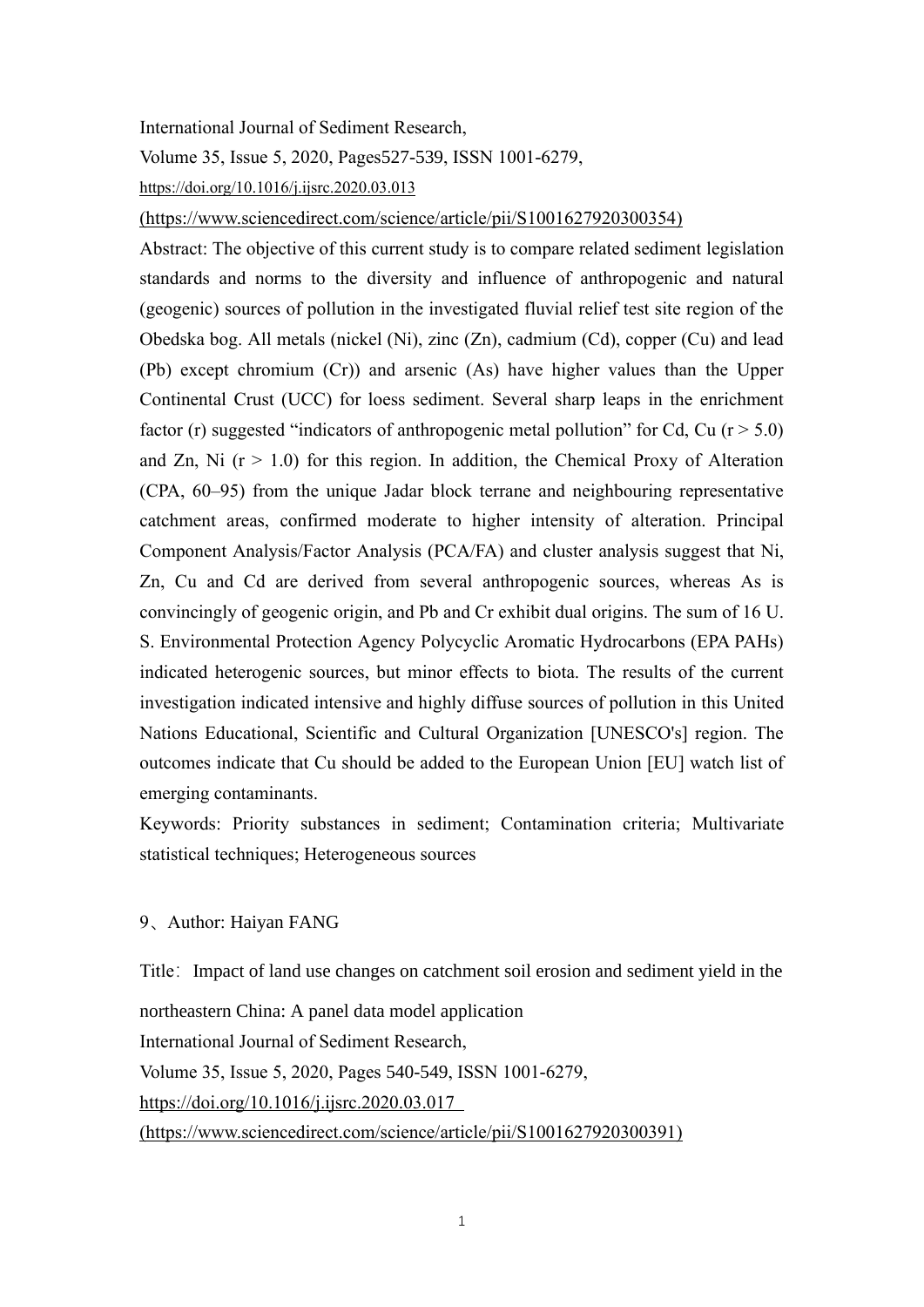Abstract: Land use is an important factor influencing soil erosion and sediment yield (SESY). Regressing soil erosion intensity (SEI) and sediment yield (SY) to land use characteristics can provide necessary information for controlling soil loss. However, current simple regression methods emphasize cross sectional parameters, with less emphasis on temporal variability of relevant land use parameters so that the derived effects of land use change on SESY can be biased. Here, a panel data method was applied to quantify the impact of land use change on SESY in 1954, 1975, and 2015, based on the WaTEM/SEDEM model and seven landscape metrics for 25 reservoir catchments in northeastern China. The results indicate that SEI and area-specific SY (SSY) continuously decreased from 1954 to 2015, which were significantly correlated with landscape metrics such as area-edge metrics of mean patch area (AREA\_MN), shape index of the mean related circumscribing circle (CIRCLE\_MN), aggregation index of effective mesh size (MESH), patch cohesion index (COHESION), and diversity metrics such as Shannon's diversity index (SHDI), patch richness density (PRD), and modified Simpson's evenness index (MSIEI). The results suggested that catchment SESY can be reduced through decreasing mean patch area, patch mesh size, and physical connectivity of patches, enriching landscape types, and elongating land use patches. These findings are helpful to effectively implement soil conservation measures in northeastern China and similar regions worldwide. The current study also implies that the panel data approach will have beneficial potential applications in earth-science research fields.

Keywords: WaTEM/SEDEM; Soil erosion; Sediment yield; Landscape metrics; Panel data model

### 10、Author: Mirjana HORVAT, Zoltan HORVAT

Title: Long term sediment transport simulation of the Danube, Sava, and Tisa rivers

International Journal of Sediment Research,

Volume 35, Issue 5, 2020, Pages 550-561, ISSN 1001-6279,

https://doi.org/10.1016/j.ijsrc.2020.03.014

(https://www.sciencedirect.com/science/article/pii/S1001627920300366)

Abstract: The aim of this paper is to evaluate a newly developed one dimensional unsteady flow, sediment transport and bed evolution model for a looped river network through a long term simulation of a real-life scenario. The model was assessed by verifying it for the Danube, Tisa, and Sava rivers in Serbia for a five year time interval.